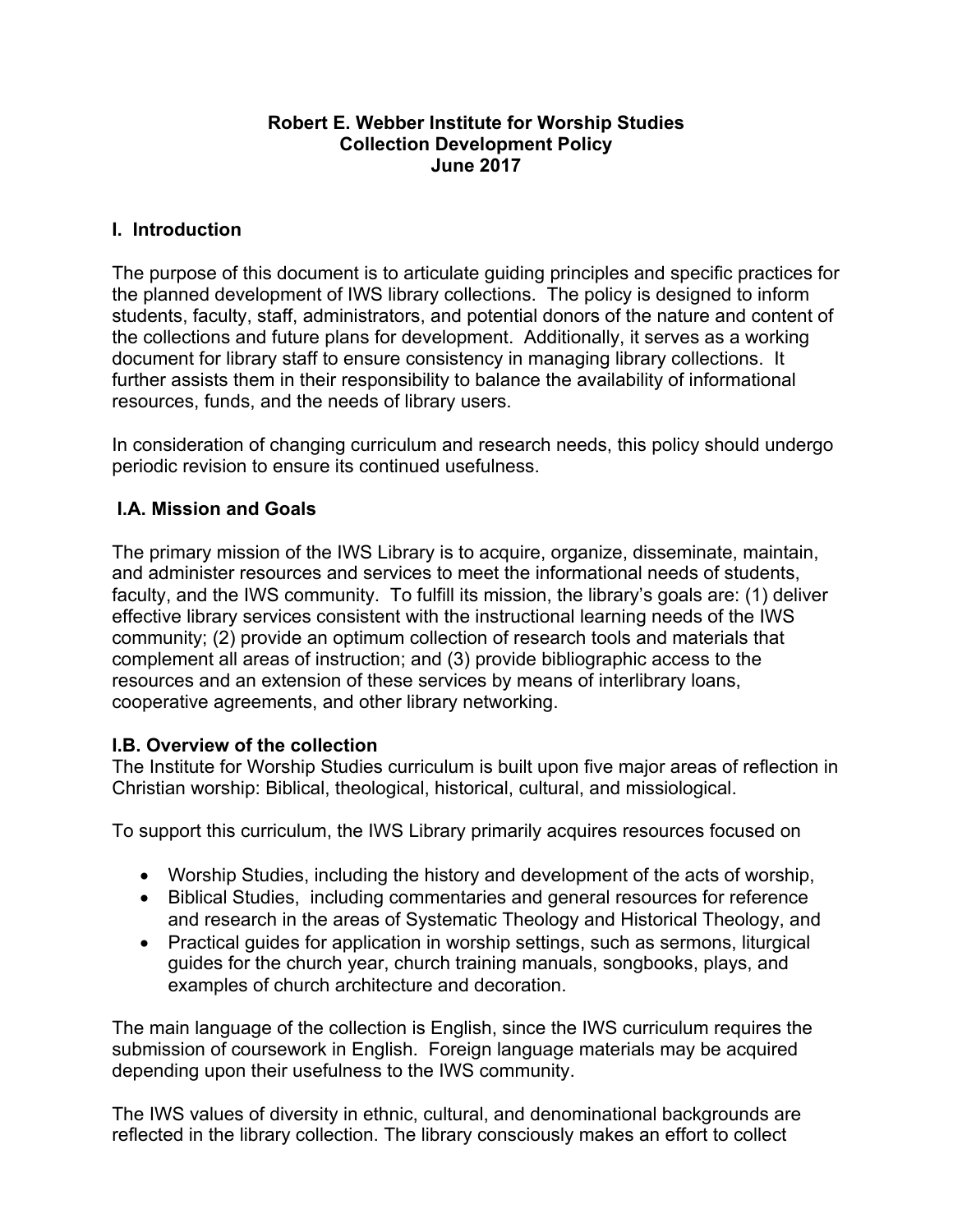theological studies and practical guides for worship practices from a broad variety of Christian perspectives. Comparative studies of non-Christian world religious practices are generally not included in the collection focus.

# **II. Selection**

IWS Library space is limited, so the application of systematic selection and acquisition criteria is essential to ensuring the relevance of library materials to curricular offerings and research applications. Best practices for the general review and selection of library materials will be followed, as well as policies outlined in this document for specific types of materials. Resources can be secured by purchase, gift, or exchange.

# **II.A. Responsibility for Selection**

The privilege and responsibility for selection of books, periodicals, and other library materials is shared by IWS staff, faculty, and students. The Library Director, working closely with the Library Advisory Committee, assumes primary responsibility for assessing the collection, initiating collaboration with faculty on the selection of materials, and balancing the priorities of available funding and curricular needs. The Library Director also acts as a liaison with each faculty member and is the first point of contact for requesting the purchase of resources. Faculty and the Library Director will work cooperatively with each other in selecting materials for inclusion in the collection. The Library relies heavily upon the faculty's expertise to evaluate the strengths and weaknesses of the collection and to provide guidance for growth of the collection.

# **II.B. General Selection Criteria**

### **The primary criterion for item selection shall be present and potential relevance of the material to the curriculum, to faculty and student needs, and to the overall educational aims and purposes of the Institution.**

The Library will, as top priority, purchase materials needed to support current Master's and Doctoral curriculum. In addition, the library will provide materials to support the research of faculty and to assist the administration in the effective performance of their duties.

Selection of individual titles shall also take into consideration the following best practices for the review and evaluation of library materials:

- 1. Appropriateness and effectiveness of medium to content
- 2. Attention of reviewers and critics as a document of the time
- 3. Reputation or purpose of author (authoritativeness)
- 4. Suitability of physical format for library use (does the library have space and/or equipment for access to content)
- 5. Usefulness as a reference tool (inclusion of indexes, bibliographies, etc.)
- 6. Completeness of holdings as determined by standard bibliographies and other sources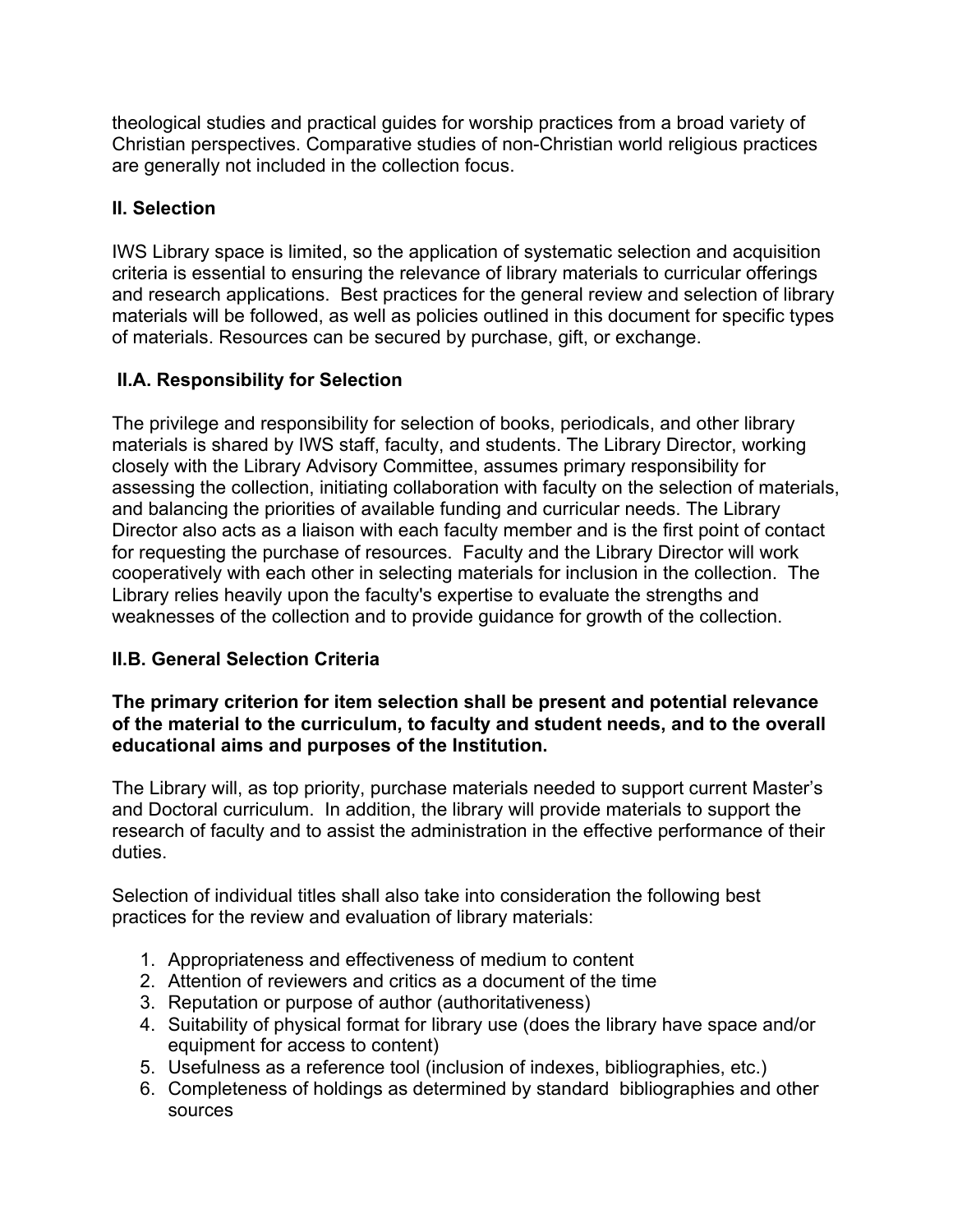### **II.B.1. General Procurement Standards**

- . (1) When a title is available in multiple formats, select the format in the following order of priority: (1) electronic copy on a secured library platform in a file format such as PDF or ePub that is accessible directly through the Internet (not via ereader); (2) hardback copy; and (3) paperback copy. Electronic formats via the Internet provide access for the maximum number of IWS users, who are primarily distance learners domestically and overseas.
- (2) The library will select current and retrospective materials to build an adequate basic collection to support all areas of the curriculum. Emphasis will be placed on acquiring relevant current content rather than out-of-print or rare publications for their value as artifacts.
- (3) In general, no more than one copy of a given title will be purchased for the library's collection so that available funding and limited space can be used to develop a broader collection rather than supplying multiple copies of one title. Special requests may be submitted for additional copies. Curriculum and circulation statistics will be used in determining the number of copies to be ordered if additional copies are needed.
- (4) The library will not develop any in-depth collection of materials not related to the curriculum, especially if these areas are already covered by another local library.
- (5) Personal research interests will not be dominant factors in selection of materials unless the Institute for Worship Studies is directly benefited or a course of instruction is offered in the area. The use of cooperating libraries and document delivery services will be encouraged for the procurement of materials not available in the IWS Library to support the unique research topics of faculty and graduate students.
- (6) In general, textbooks, workbooks, and work manuals will not be purchased. One copy of required course readings and accompanying materials will be acquired and kept on Reserves for student and faculty review and use during on-site sessions.
- (7) In instances where the cost of an item is high and the demand is relatively low, the holdings of cooperating libraries will be considered in determining whether or not an item should be purchased.

## **II.B.2. Guidelines for Specific Collections and Types of Materials**

THESIS COLLECTION - Print copies of IWS theses will be collected and kept in the main library available for in Library use. Theses will not circulate as they are the official archive of the Institute's scholarship and therefore must be protected. The print Thesis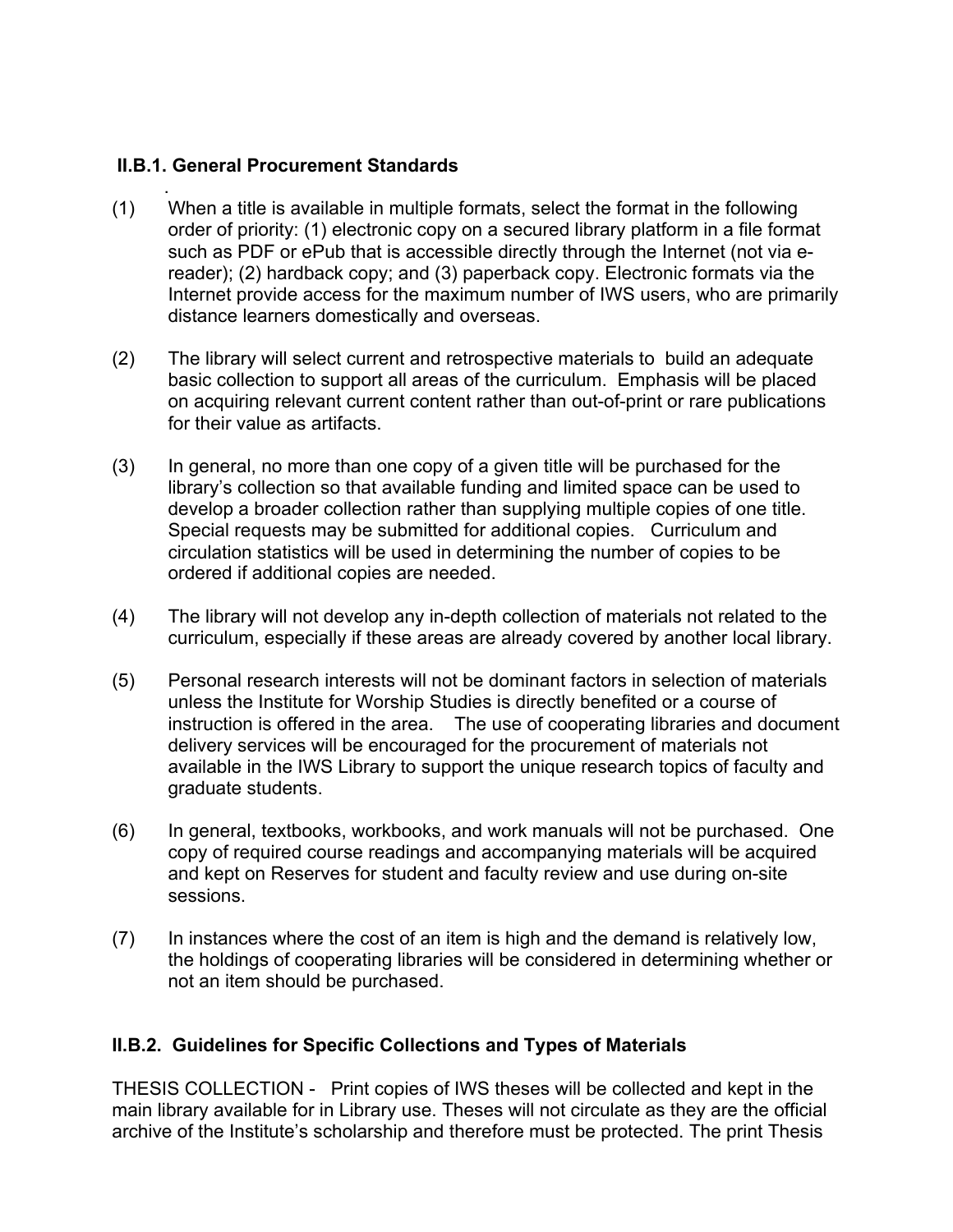Collection will be available to the IWS community at both the January and June session. Online copies will be maintained by the IWS administrative office and be made available to the scholarly community through collaboration with the Theological Research Exchange Network. Digital copies will be provided free to current IWS students, staff and faculty.

ELECTRONIC RESOURCES - The Library seeks to purchase subscription web-based databases that support teaching and research. These databases include indexes and abstracts, full-text journals, and other full-text content that supports the curriculum. The cost-effectiveness of subscription databases will be examined at the end of each FY reporting period using cost-per-use and other vendor analysis tools. Whenever possible, the purchase of electronic books should be preferred over print materials to ensure the broadest access to all IWS users anywhere in the world, since print materials are only provided via mail in North America. In addition, free Internet resources that complement the curriculum may be selected and listed on the library website as recommended.

AUDIO-VISUALS - Evaluative criteria as set forth in the selection policy is used in the selection of audio-visual materials. On a limited basis, the Library may acquire audio and video media in current formats, multi-media kits, CD-ROMs, and computer software only if IWS has the appropriate equipment on site to access them. All audio-visual items will be purchased to meet the course needs and assignments of the overall instructional program. The library does not purchase audio-visual materials for recreational use. In addition, the following criteria should be taken into consideration:

- 1. Appropriate academic level
- 2. Technical quality of color, sound, continuity, etc. must be good
- 3. Currency and timeliness of the materials
- 4. Cost effectiveness
- 5. Appropriateness of the audio-visual format in a subject area
- 6. Strict compliance with copyright law

MUSIC SCORES - Music scores are acquired on the basis of curriculum and instructional needs. The library does not purchase or collect music score for use in onsite chapel services or practicums. The library does not collect music scores designed for training musicians or teaching music theory. The focus of music, songbook, and hymn book acquisition for the IWS Library is how music is applied in acts of worship and the history of music in worship settings.

SERIALS/PERIODICALS - The Library does not actively subscribe to print serials or periodicals due to the cost of housing and maintaining them.

## **III. Gifts**

The IWS Library welcomes the donation of resources that contribute to and support the curricular activities of the IWS community. The Library reserves the right to refuse gifts of materials that do not fall within the scope and focus of the collection development policy. Library space is limited, and the acquisition of materials through donations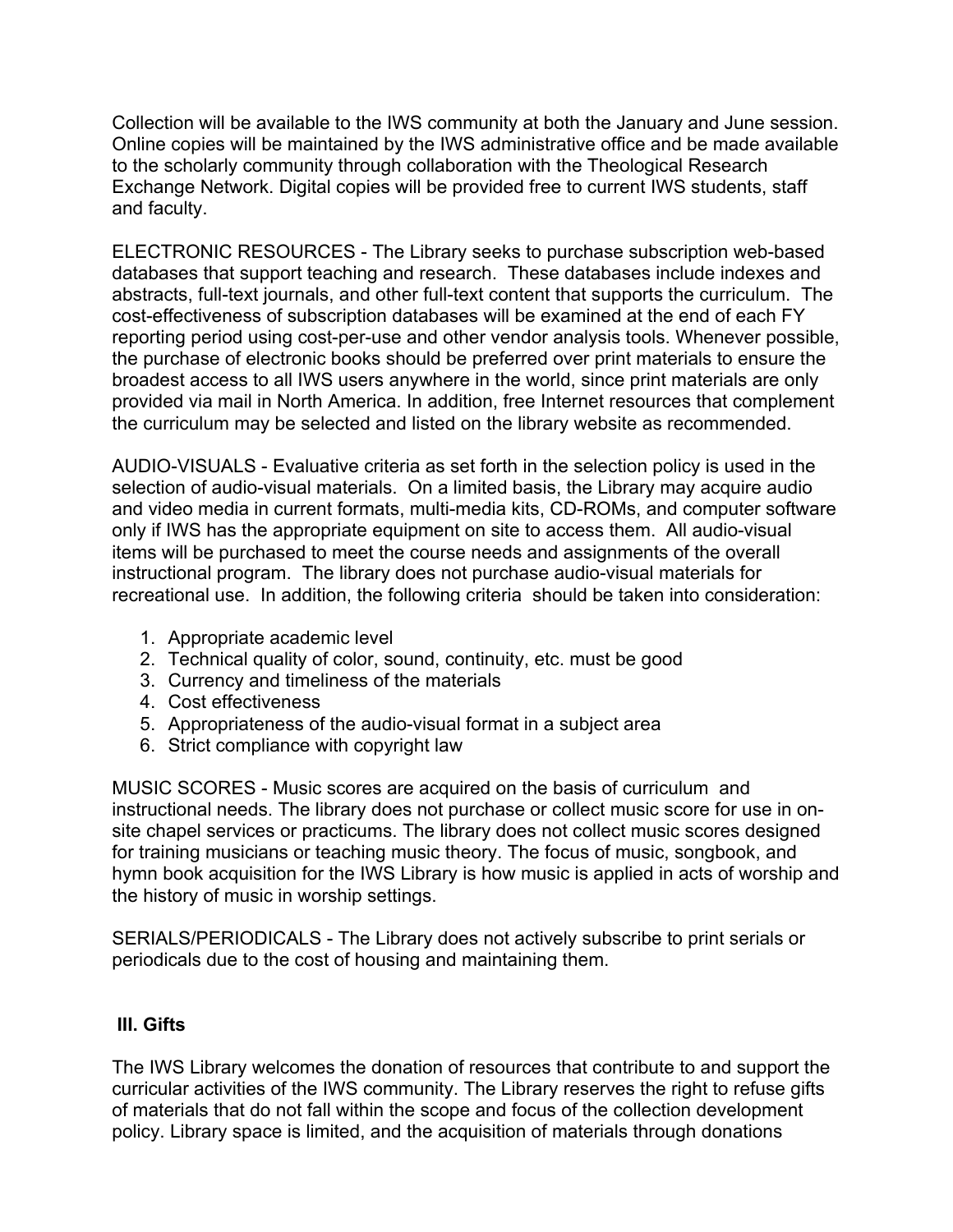consumes library funds to select, catalog, and process individual titles. Therefore, the library must be prudent and selective when receiving donated resources. For large donations, the library may request a title list before agreeing to take the materials.

Materials that are donated to the library become property of the library. The library cannot accept gifts materials with restrictions on their use or disposition. The library may choose to accept a group of donated materials, select some items for the collection, and place the remaining items in a book sale so students can build their personal libraries at a nominal cost, while proceeds benefit the library's purchase of alternate materials.

The Institute for Worship Studies also gladly accepts donations of funds designated for the library. Funds are also welcome to accompany extensive donations of materials that may incur high processing costs to integrate into the library's collection. The library may also use gifts of funds to purchase equipment essential for access to materials.

All donations of materials or funds to the IWS library will be acknowledged with a letter of receipt for tax purposes.

## **IV. Maintenance of the Collection**

## **IV.A. Evaluation**

To evaluate collection development efforts, an assessment of the quality of the collection will be done annually in conjunction with spending the budget for the acquisition of new materials. This evaluation will encompass several steps:

- 1. Holdings will be compared against standard bibliographies such as the *IWS Bibliography* prepared by Dr. Mark Torgerson.
- 2. Faculty and student curricular needs will be surveyed using current syllabi and course assignments.
- 3. Circulation statistics for specific titles will be analyzed.
- 4. Comparisons of title availability through print and digital venues will be made along with a cost per use analysis of electronic resources.
- 5. Planned direct examination and identification of damaged item repair or replacement, as well as additional copy needs, will be implemented along with a de-selection program.
- 6. Long overdue books will be declared lost and the need for replacement copies evaluated.

Those deficiencies and weaknesses that are identified in the evaluative process will be addressed with the proper corrective measures. Recommendations resulting from periodic accreditation reviews will also be incorporated into the program.

## **IV.B. Deselection**

An ongoing deselection program is part of the IWS Library's collection development